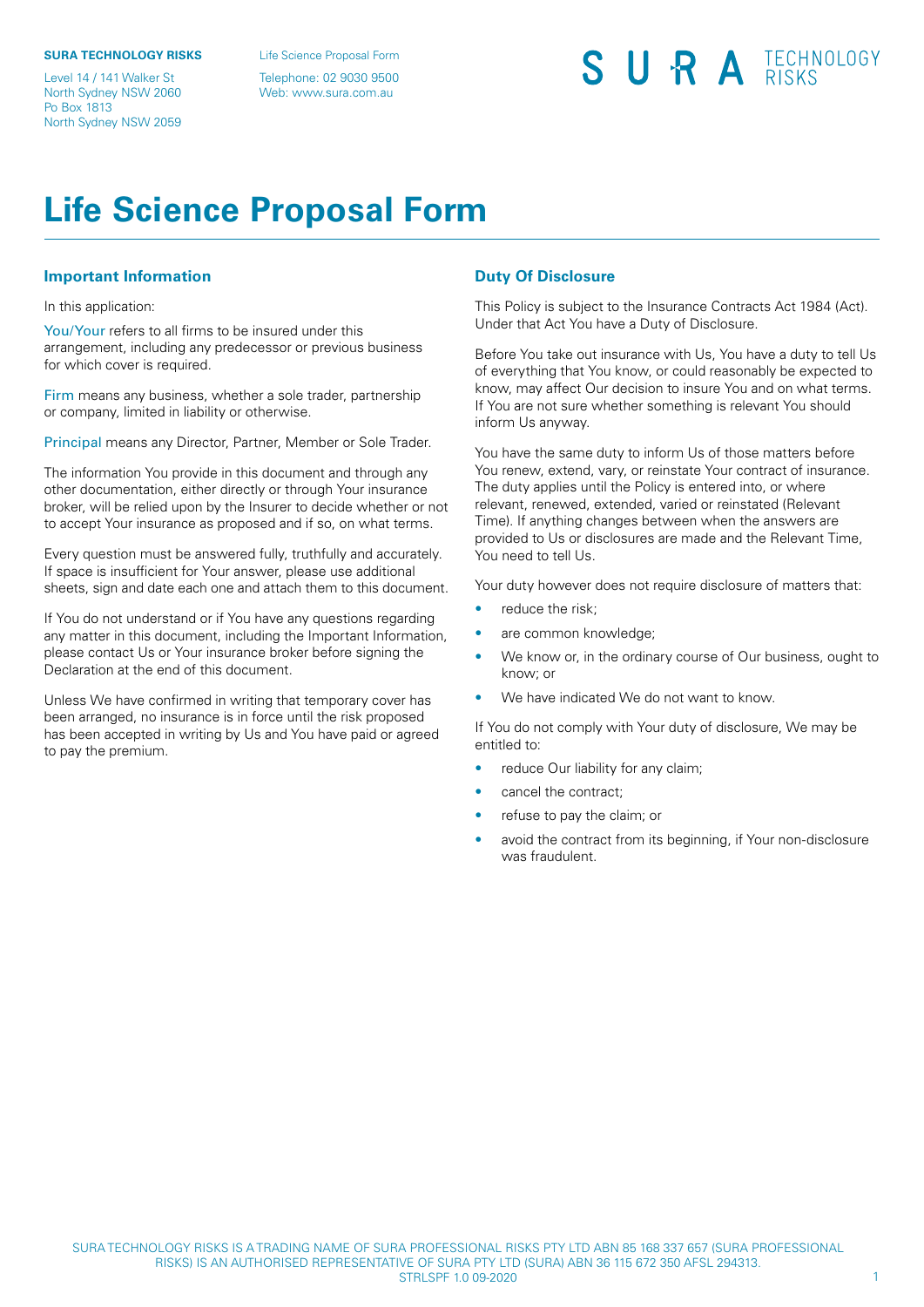#### **SURA TECHNOLOGY RISKS**

Level 14 / 141 Walker St North Sydney NSW 2060 Po Box 1813 North Sydney NSW 2059

Life Science Proposal Form

Telephone: 02 9030 9500 Web: www.sura.com.au

# SURA TECHNOLOGY

### **Claims Made Policy**

Sections 2 – Products and Services Liability, Section 3 – Clinical Trials Liability, Section 4 – Professional Indemnity, Section 5 – Medical Professional Liability and Section 6(2) – Third Party Cyber Liability are issued on a "claims made" basis. This proposal is for a Claims Made Policy. This means that the policy only responds to:

- claims first made against You and notified to the Insurer during the policy period arising from events after any retroactive date on the policy, and
- events of which You first become aware during the policy period that could give rise to a future claim provided that You notify the Insurer during the policy period of the circumstances of such events and they arose after any retroactive date on the policy.

When the policy expires, no claims can be made on the policy even though the event giving rise to the claim may have occurred during the policy period.

### **Privacy Statement**

We are committed to protecting Your privacy in accordance with the Privacy Act 1988 (Cth) and the Australian Privacy Principles (APPs), which will ensure the privacy and security of Your personal information.

The information provided in this document and any other documents provided to Us will be dealt with in accordance with Our Privacy Policy. By executing this document You consent to collection, use and disclosure of Your personal information in accordance with Our Privacy Policy. If You do not provide the personal information requested or consent to its use and disclosure in accordance with Our Privacy Policy, Your application for insurance may not be accepted, We may not be able to administer Your services/products, or You may be in breach of Your duty of disclosure.

Our Privacy Policy explains how We collect, use, disclose and handle Your personal information including transfer overseas and provision to necessary third parties as well as Your rights to access and correct Your personal information and make a complaint for any breach of the APPs.

A copy of Our Privacy Policy is located on Our website at <www.sura.com.au>

Please access and read this policy. If You have any queries about how We handle Your personal information or would prefer to have a copy of Our Privacy Policy mailed to You, please ask Us.

### **Agent Of Insurers**

In arranging this insurance, SURA Professional Risks Pty Ltd is acting under an authority given to it by insurers, and is acting as the agent of the insurer and not as Your agent.

### **General Insurance Code Of Practice**

We proudly support the General Insurance Code of Practice.

The purpose of the Code is to raise the standards of practice and service in the general insurance industry. For further information on the Code, please visit <www.codeofpractise.com.au>

### **Not a Renewable Contract**

The Life Science Package Policy is not a renewable contract so the Policy will terminate on the expiry date indicated. If you therefore require a subsequent Policy, you will need to complete and submit a new proposal form for assessment prior to the termination of the current policy.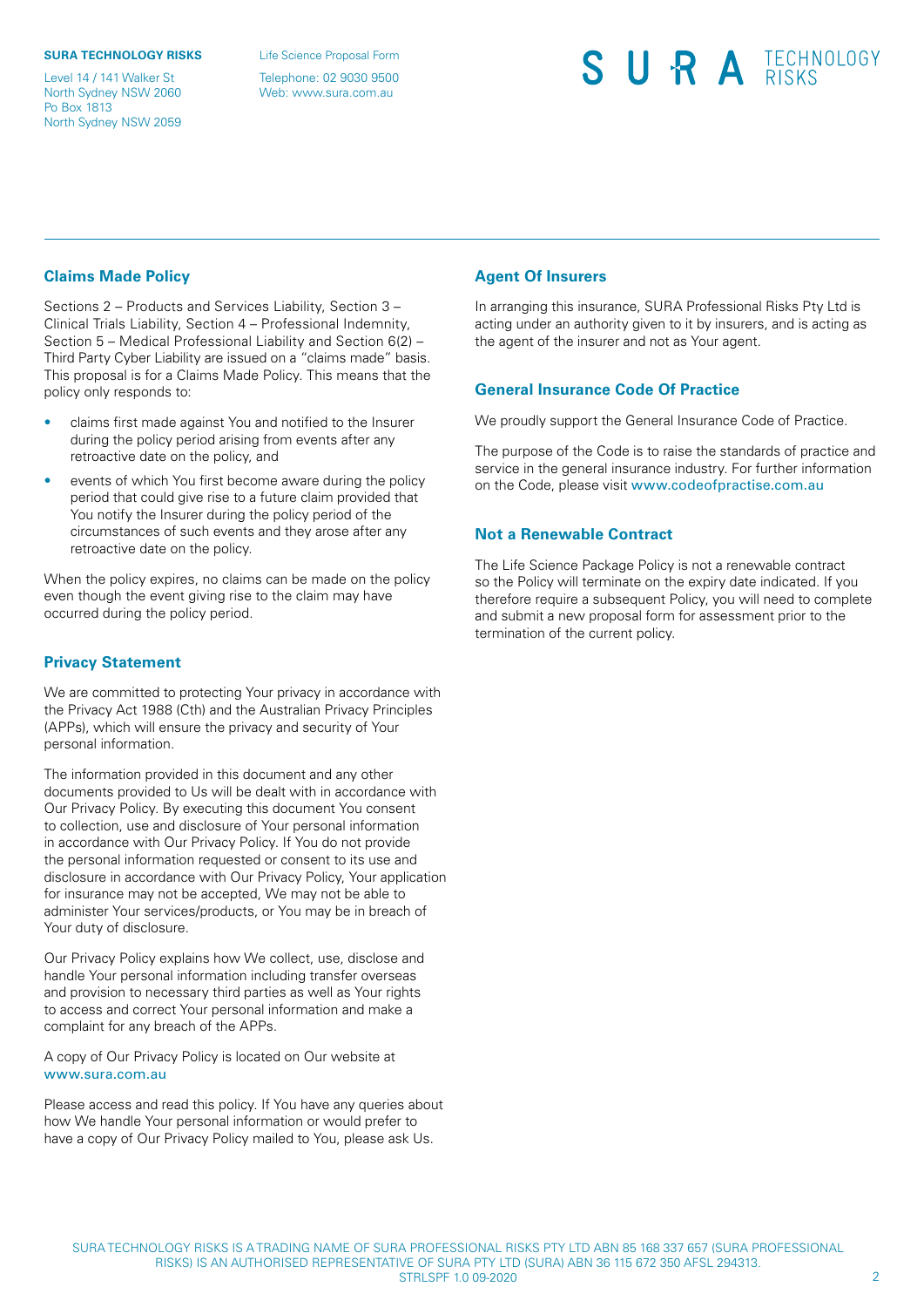### **1. Applicant details**

**3. Period of insurance required 4. Geographical area in which you operate** Name ABN ABN 1999 - Andre Sterne ABN 1999 - Andre Sterne ABN 1999 - ABN 1999 - ABN 1999 - ABN 1999 - ABN 1999 Company Name (Include names of all subsidiaries or affiliated companies to be insured) Indicate company type Individual Corporation Joint Venture Partnership Other **2. Address of firm City** Address Postcode / / Date Established Email Website Insurance required from  $\begin{array}{ccc} \begin{array}{ccc} \end{array} & \begin{array}{ccc} \end{array} & \begin{array}{ccc} \end{array} & \begin{array}{ccc} \end{array} & \begin{array}{ccc} \end{array} & \begin{array}{ccc} \end{array} & \begin{array}{ccc} \end{array} & \begin{array}{ccc} \end{array} & \begin{array}{ccc} \end{array} & \begin{array}{ccc} \end{array} & \begin{array}{ccc} \end{array} & \begin{array}{ccc} \end{array} & \begin{array}{ccc} \end{array} & \begin{array}{ccc} \end{array} & \begin{array}{ccc}$ Is Your Business represented outside Australia? The Community of the Community of the Community of the Community of the Community of the Community of the Community of the Community of the Community of the Community of the If 'yes' please give details Does the Business provide any Products or Services in:

any territory subject to any sanction, prohibition or restriction under United Nations resolutions or the trade or economic sanctions, laws or regulations of the European Union, the Commonwealth of Australia, United Kingdom or the United States of America?

If "Yes" to any of the above, We may require additional information to be provided to Us.

**Cuba** Iran Iran North Korea Syria

the Crimea Region of Ukraine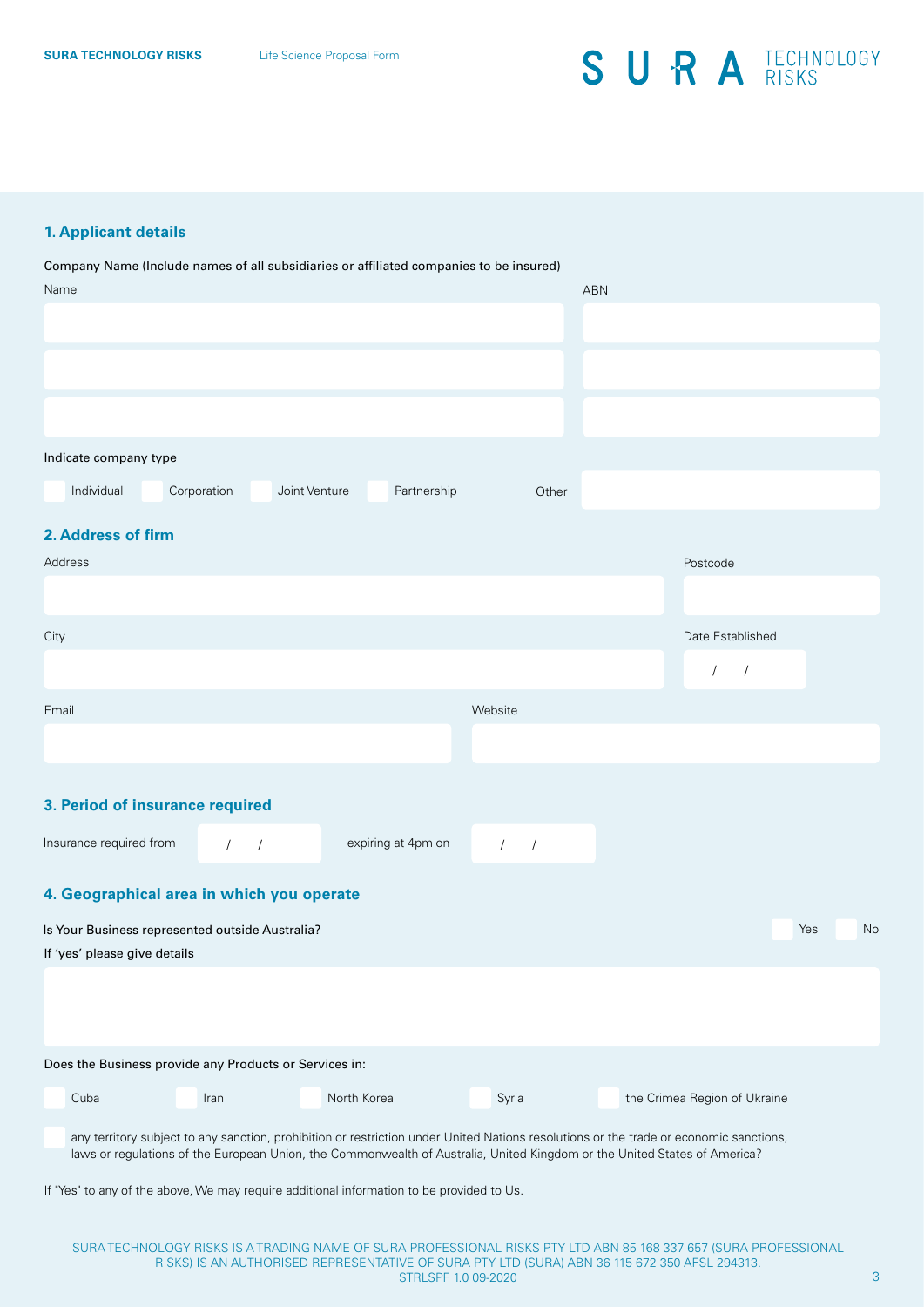### **5. Financial Information**

What is Your Annual Turnover broken down by Territory?

|                           | <b>Last Year</b> | <b>Current Year</b> | <b>Next Year</b> |
|---------------------------|------------------|---------------------|------------------|
| Australia and New Zealand | \$               | \$                  | \$               |
| USA/Canada                | \$               | \$                  | \$               |
| Rest of the World         | \$               | \$                  | \$               |
| <b>Total</b>              | \$               | \$                  | \$               |

#### Please provide a percentage breakdown of turnover by location

| <b>NSW</b> |   | <b>VIC</b> |   | QLD |   | ہر |   | <b>WA</b> |   | <b>TAS</b> |   | N <sub>1</sub> |      | <b>ACT</b> | <b>Overseas</b> |
|------------|---|------------|---|-----|---|----|---|-----------|---|------------|---|----------------|------|------------|-----------------|
|            | % |            | % |     | % |    | % |           | % |            | % |                | $\%$ | $\%$       | %               |

#### **Limits of insurance/excess requested**

| <b>Section</b>                              | <b>Max Limit Available</b> | <b>Limit Requested</b> | <b>Excess Requested</b> |
|---------------------------------------------|----------------------------|------------------------|-------------------------|
| Section 1 - Public Liability                | AUD20,000,000              | \$                     | \$                      |
| Section 2 – Products and Services Liability | AUD20,000,000              | \$                     | \$                      |
| Section 3 - Human Clinical Trials Liability | AUD20,000,000              | \$                     | \$                      |
| Section 4 - Professional Indemnity          | AUD20,000,000              | \$                     | \$                      |
| Section 5 - Medical Professional Liability  | AUD5,000,000               | \$                     | \$                      |
| Section 6 - First and Third Party Cyber     | AUD250,000                 | \$                     | \$                      |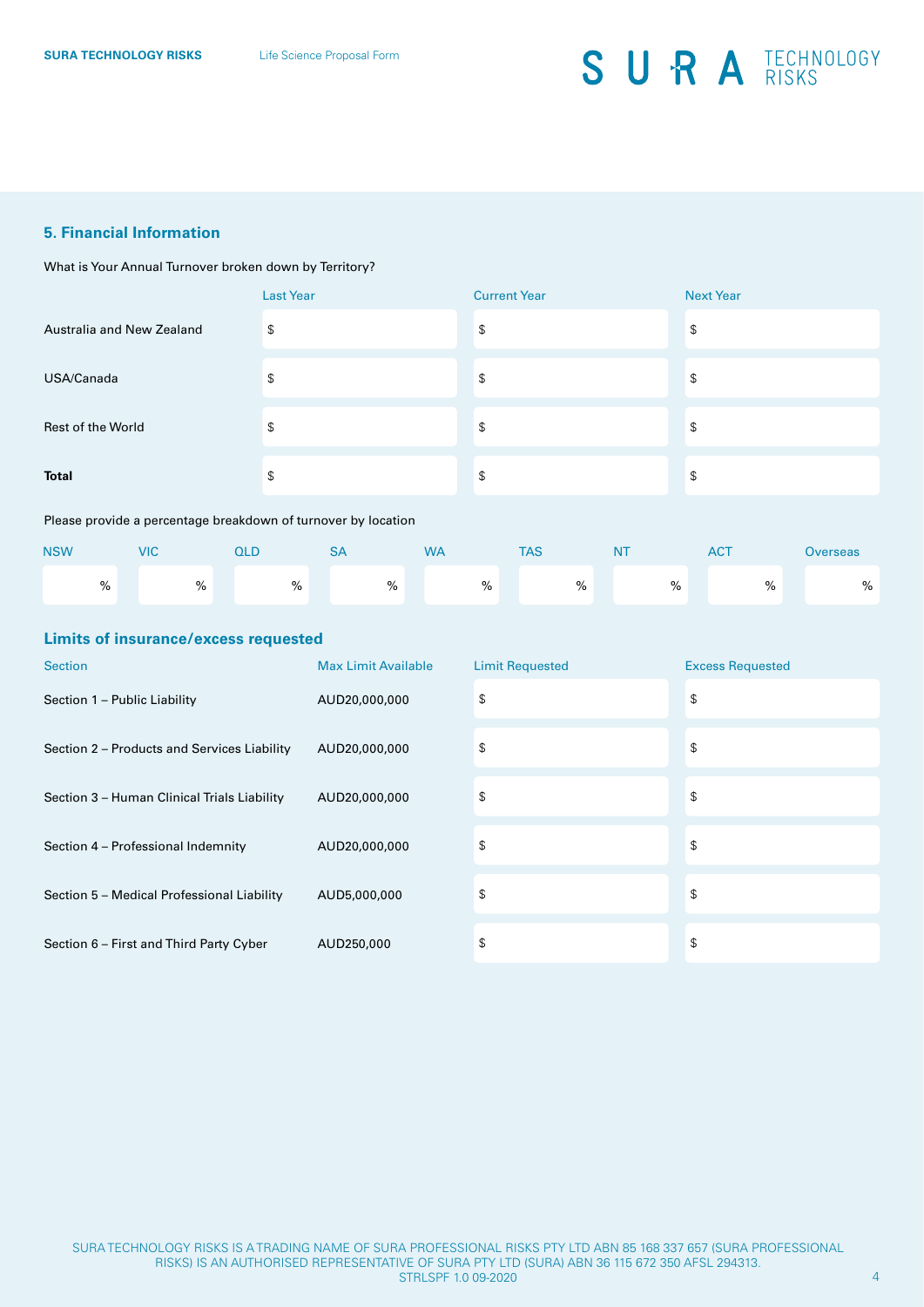### **Product/Service Profile**

| <b>Source/Potential Source of Revenues</b>      | % of T/O | <b>Product/Service Description</b> |
|-------------------------------------------------|----------|------------------------------------|
| Blood/Plasma/Tissue Banks                       | $\%$     |                                    |
| Manufacturing - Pharmaceuticals                 | $\%$     |                                    |
| Manufacturing - Medical Devices                 | $\%$     |                                    |
| Contract Manufacturing - Pharmaceuticals        | $\%$     |                                    |
| <b>Contract Manufacturing - Medical Devices</b> | $\%$     |                                    |
| <b>Clinical Research Organisation</b>           | $\%$     |                                    |
| Distributor - Pharmaceuticals                   | $\%$     |                                    |
| Distributor - Medical Devices                   | $\%$     |                                    |
| Diagnostic Laboratories                         | $\%$     |                                    |
| <b>Equipment Rentals/Leasing</b>                | $\%$     |                                    |
| Research                                        | $\%$     |                                    |
| Repair/Installation/Service                     | $\%$     |                                    |
| Other (Please explain)                          | $\%$     |                                    |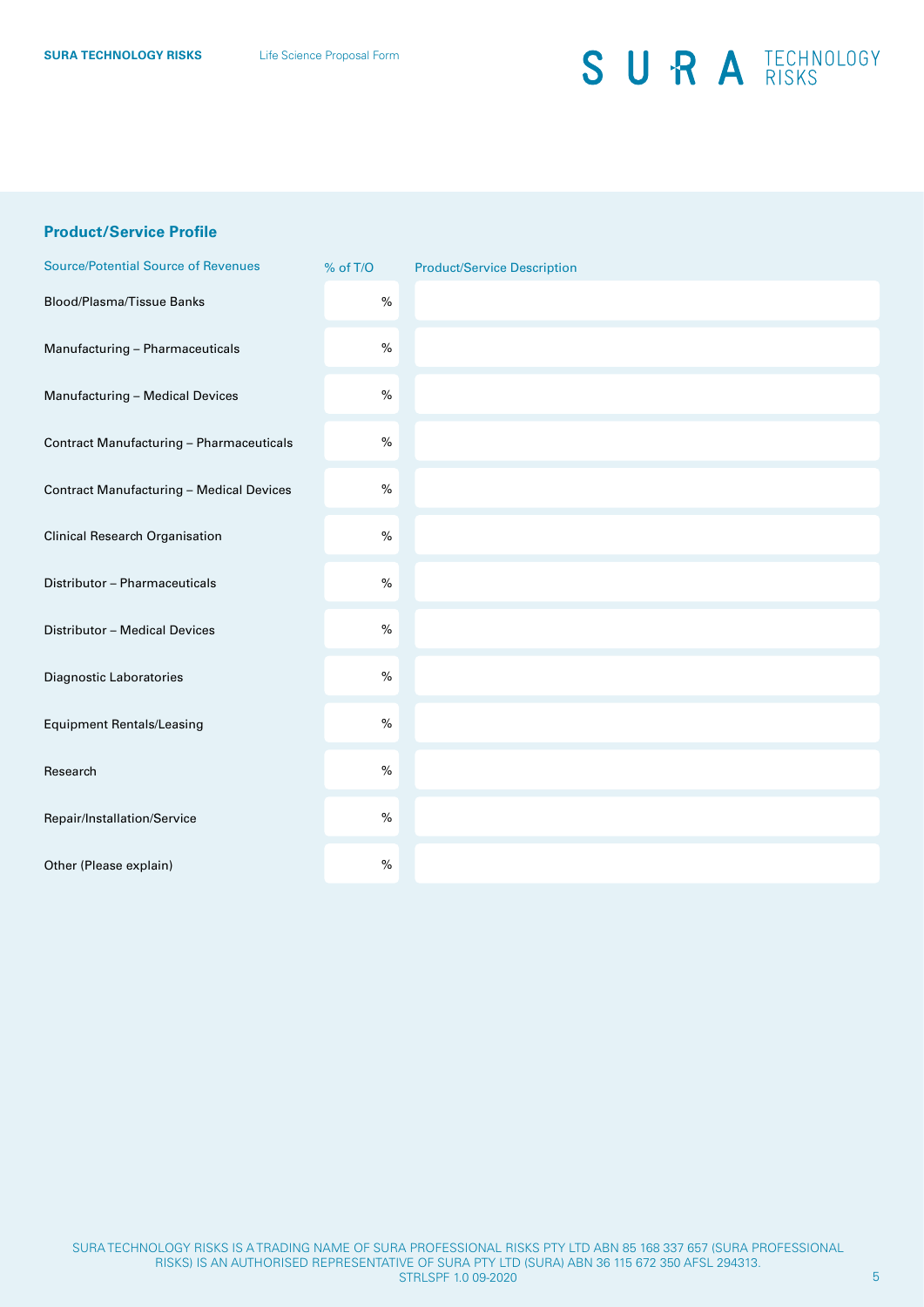### **Product/Service Types**

| <b>Pharmaceuticals</b>      | % of T/O |
|-----------------------------|----------|
| Proprietary Pharmaceuticals | %        |
| Diet Aids                   | %        |
| Generic Pharmaceuticals     | %        |
| Vaccines                    | %        |
| Clinical Research           | %        |
| Infusions                   | %        |
| Imaging / Diagnostic Agents | %        |
| <b>Nutraceuticals</b>       | %        |
| Other (Please explain)      | %        |

| <b>Medical Devices</b>     | % of T/O      |
|----------------------------|---------------|
| Cardiac Devices            | %             |
| Therapy/Rehabilitation     | $\%$          |
| Anaesthesia/Respiratory    | $\%$          |
| Dialysis Equipment         | $\%$          |
| Implants (Active)          | $\%$          |
| Drug Delivery Systems      | $\%$          |
| Implants (Non-Active)      | $\frac{1}{2}$ |
| Non-Cardiac Catheters      | $\%$          |
| Lasers                     | $\%$          |
| Analytical Instruments     | $\%$          |
| <b>Surgical Devices</b>    | $\%$          |
| Diagnostic Kits            | $\%$          |
| Dental Instruments         | $\%$          |
| Durable Medical Equipment  | $\%$          |
| <b>Monitoring Devices</b>  | $\%$          |
| Hospital Products/Supplies | %             |
| Imaging Devices            | $\%$          |
| Other (Please explain)     | $\%$          |
|                            |               |

Are any products manufactured and/or sold under others' labels? Are not all the state of the state of the North State North State North State North State North State North State North State North State North State North St

If 'yes', please explain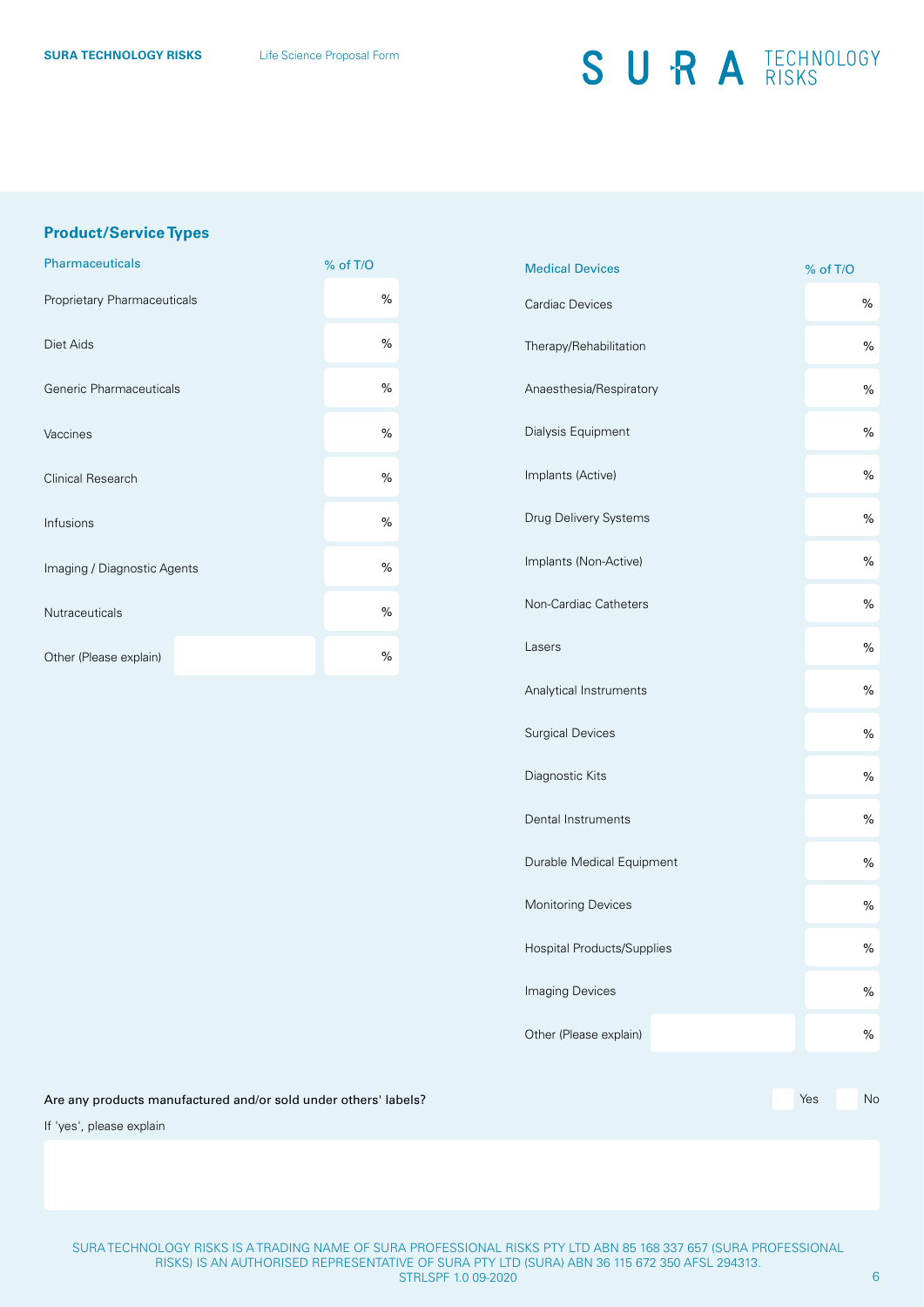| Are any products sold as components for other products?                                           | Yes | No |
|---------------------------------------------------------------------------------------------------|-----|----|
| If 'yes', please indicate the likely end product                                                  |     |    |
|                                                                                                   |     |    |
|                                                                                                   |     |    |
| Do You subcontract/utilize independent contractors for product development, manufacturing, sales, |     |    |
| and/or distribution services?                                                                     | Yes | No |
| If 'yes', please indicate activities contracted                                                   |     |    |
|                                                                                                   |     |    |
|                                                                                                   |     |    |

### **Professional Services**

| <b>Contracted Professional Services</b>               | % of T/O | <b>Contracted Professional Services:</b> | % of T/O |           |
|-------------------------------------------------------|----------|------------------------------------------|----------|-----------|
| <b>Preclinical Testing</b>                            | $\%$     | <b>Biostatistics</b>                     |          | $\%$      |
| Pharmacodynamics                                      | %        | Submission of Regulatory Filings         |          | $\%$      |
| Pharmacokinetics                                      | %        | Bioequivalency/Bioavailability Testing   |          | $\%$      |
| Study Participant Selection or Monitoring             | $\%$     | <b>Quality Control Monitoring</b>        |          | $\%$      |
| Clinical Investigations<br>(Please indicate phase.)   | %        | Manufacturing                            |          | $\%$      |
| <b>Clinical Staff Recruitment</b>                     | %        | Repackaging/Assembly                     |          | $\%$      |
| <b>Clinical Staff Training</b>                        | $\%$     | Product/Equipment Sterilization          |          | $\%$      |
| Case Report Form Design                               | $\%$     | Marketing                                |          | $\%$      |
| Data Entry/Database                                   | $\%$     | Sales Management                         |          | $\%$      |
| Publications/Software Design                          | $\%$     | Distribution                             |          | $\%$      |
| Other (Please explain)                                | $\%$     |                                          |          |           |
| Do any of Your employees provide direct patient care? |          |                                          | Yes      | <b>Nc</b> |
|                                                       |          |                                          |          |           |

Do they carry their own individual medical professional liability coverage? The North Communication of the North Communication of the North Communication of the North Communication of the North Communication of the North C Do You operate an inpatient facility? The Contract of Contract of Contract of Contract of Contract of Contract of Contract of Contract of Contract of Contract of Contract of Contract of Contract of Contract of Contract of Do any of Your employees participate on an institutional review board/independent ethics board? Yes No Do You or Your employees have a financial interest in the products of Your clients? The North Communisty Communisty Communisty Communisty Communisty Communisty Communisty Communisty Communisty Communisty Communisty Communi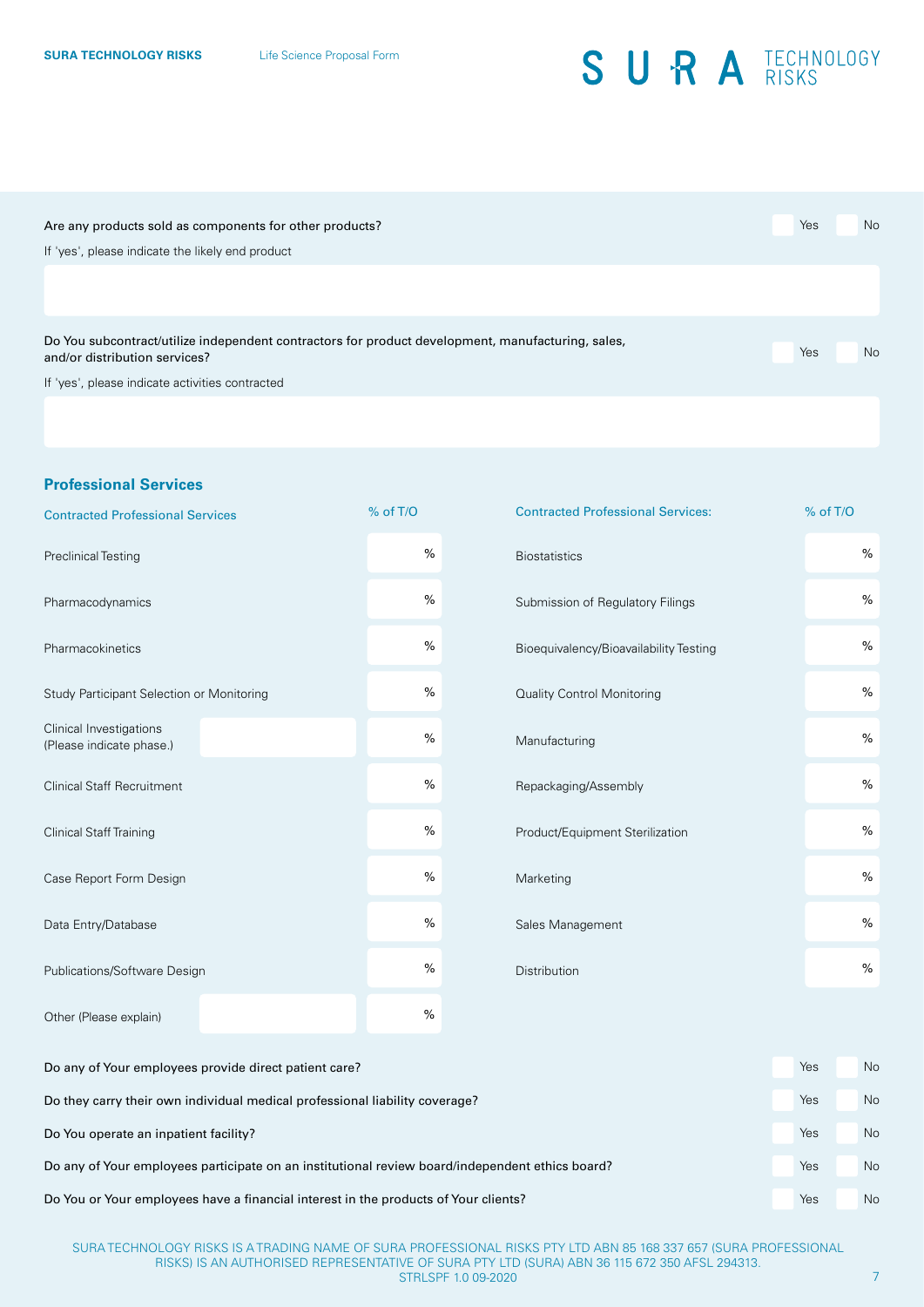#### **Products/Product Classes/Diseases**

Do You have any products, services or studies involving any of the following (include past and future activities)?

(Please note that some of these specific products may be excluded within the policy. These exclusions may be partially deleted subject to appropriate and satisfactory information.)

#### Products

| Acetaminophin                                      | Diethylstilbestrol (DES)                                    | Isotretinoin                                           | Protease Inhibitors                                          |
|----------------------------------------------------|-------------------------------------------------------------|--------------------------------------------------------|--------------------------------------------------------------|
| Adalimumab                                         | Divalproex Sodium                                           | Norepinephrine                                         | Quetiapine                                                   |
| Aprotinin                                          | Estrogen                                                    | Omalizumab                                             | Sibutramine                                                  |
| Carbamazepine                                      | Fenfluramine                                                | Ondansetron                                            | Thimerosal                                                   |
| Cisapride                                          | Fentanyl                                                    | Phentermine                                            | Topiramate                                                   |
| Dasatinib                                          | Gadolinium-based<br><b>Contrast Agents (GBCAs)</b>          | Phenyl proxyphene                                      | Varenicline                                                  |
| Dexfenfluramine                                    | Heparin                                                     | Phenytoin                                              | Zolpidem                                                     |
| <b>Product Class</b>                               |                                                             |                                                        |                                                              |
| 5-Alpha Reductase Inhibitors                       | Bisphosphonates                                             | Gonadotropin-Releasing<br>Hormone Agonists (GnRH-As)   | Peroxisome Proliferator<br>Receptor alpha Agonist [EPC]      |
| Agonist/Antagonist [EPC]                           | <b>Botulinum Toxin Products</b>                             | Hemotherapeutic Antibiotics/<br>Vaccines               | <b>Retinoid [EPC]</b>                                        |
| Alpha-Adrenergic Blocker<br><b>IEPCI</b>           | COX-2 inhibitors                                            | Hormone Replacement<br>Products                        | Selective Serotonin Reuptake<br>Inhibitors (SSRI)            |
| Angiotensin 2 Receptor<br><b>Blocker [EPC]</b>     | Di-(2-ethylhexyl)<br>Phthalate ("DEHP")                     | Human Immunoglobulin G<br>[EPC]                        | Serotonin and Dopamine<br>Reuptake Inhibitor Anorectic [EPC] |
| Angiotensin Converting-<br>Enzyme (ACE) Inhibitors | Dipeptidyl Peptidase 4<br>(DPP-4) Inhibitors                | Incretin Mimetics                                      | Serotonin-3 Receptor<br>Antagonist [EPC]                     |
| Anti-coagulant [EPC]                               | Efalizumab CD11a-directed<br>Humanized IgG1 Antibody [EPC]  | Kinase Inhibitor [EPC]                                 | Standardized Chemical<br>Allergen [EPC]                      |
| Antidepressants                                    | Fertility goods or products                                 | Long-acting Beta Agonists                              | Sympathomimetic Amine<br>Anorectic [EPC]                     |
| Anti-epileptic Agent [EPC]                         | Gamma-Aminobutyric<br>Acid-ergic Agonist [EPC]              | Metoclopramide Dopamine-2<br>Receptor Antagonist [EPC] | Thiazolidinedione [EPC]                                      |
| Anti-fibrinolytic Agent [EPC]                      | <b>Gene Therapy Products</b>                                | Non-steroidal Anti-<br>inflammatory drugs (NSAIDs)     | Tumor Necrosis Factor<br>(TNF) Inhibitors                    |
| Anti-IgE [EPC]                                     | <b>GI Prokinetic Agent</b>                                  | Opioid Agonist [EPC]                                   | Tumor Necrosis Factor<br>Blocker [EPC]                       |
| Atypical Antipsychotic [EPC]                       | Giltazones (TZDs)/<br>Thiazolinediones                      | Oral Sodium Phosphates                                 |                                                              |
| Beta2-Adrenergic Agonist<br>[EPC]                  | Glucagon-like Peptide-1 (GLP-1)<br>Receptor Agonist [EPC]   | Paramagnetic Contrast<br>Agent [EPC]                   |                                                              |
| Bisphenol A (BPA)                                  | Gonadotropin Releasing<br>Hormone Receptor<br>Agonist [EPC] | Partial Cholinergic Nicotinic<br>Agonist [EPC]         |                                                              |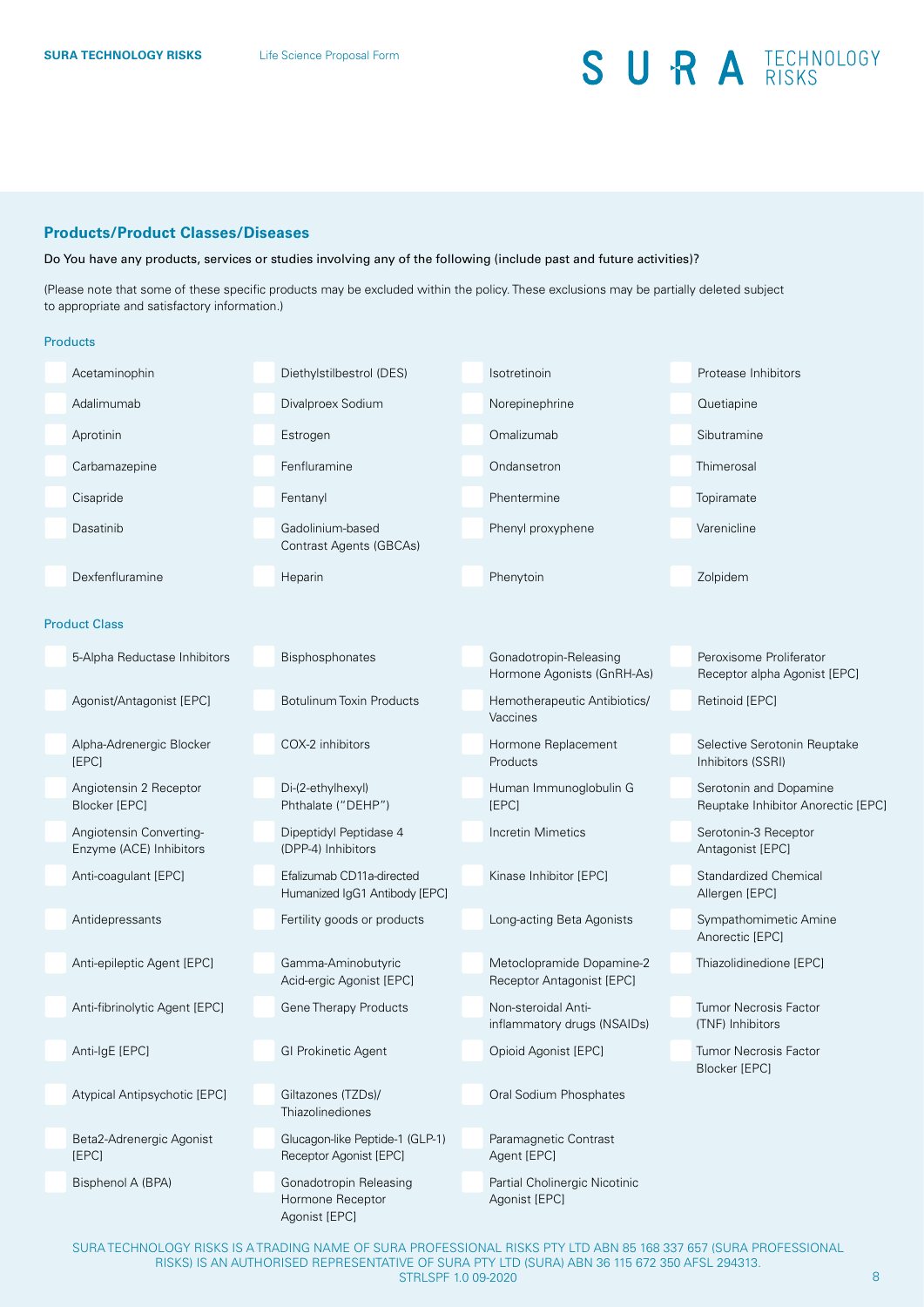#### Diseases

 Acquired Immune Deficiency Syndrome (AIDS)

 Transmissible Spongiform Encephalopathy (TSE)

 Transmissible Spongiform Encephalopathy (TSE)

 Coronavirus disease (COVID-19)

List any new products expected to be introduced in the next 12 months.

List any discontinued products. (Please indicate reason(s)).

### **Contract Management**

Details of Your three (3) largest contracts (only applicable for contacts over \$250k).

| Name of customer                                                       | Value of contract                             | <b>Description</b> |    | <b>Duration</b> |        |  |
|------------------------------------------------------------------------|-----------------------------------------------|--------------------|----|-----------------|--------|--|
|                                                                        | $\mathbb{S}$                                  |                    |    |                 | Months |  |
|                                                                        | $\, \, \raisebox{12pt}{$\scriptstyle \circ$}$ |                    |    |                 | Months |  |
|                                                                        | $\mathbb{S}$                                  |                    |    |                 | Months |  |
| <b>Contract Terms</b>                                                  |                                               |                    |    |                 |        |  |
| 1. What is the value of Your largest contract?                         | \$                                            |                    |    |                 |        |  |
| 2. What is the maximum contract length?                                |                                               |                    |    |                 |        |  |
| 3. Do You always have a written contract in place with Your customers? |                                               | Yes                | No |                 |        |  |
| 4. How often do You use Your own standards and conditions of trade %?  |                                               |                    |    |                 |        |  |
| 5. Do the standard customer contract terms and conditions:             |                                               |                    |    |                 |        |  |
| a) Exclude Consequential / indirect losses?                            |                                               | Yes                | No |                 |        |  |
| b) Limit the Insureds liability to the contract value?                 |                                               | Yes                | No |                 |        |  |
| c) Limit the Insureds liability to a fixed amount?                     |                                               |                    |    | Yes             | No     |  |
| 6. What % of all customer contracts include a limitation of liability? |                                               |                    |    |                 | %      |  |
|                                                                        |                                               |                    |    |                 |        |  |

7. Who approves any deviation from Your standard terms and conditions of trade with Your customers?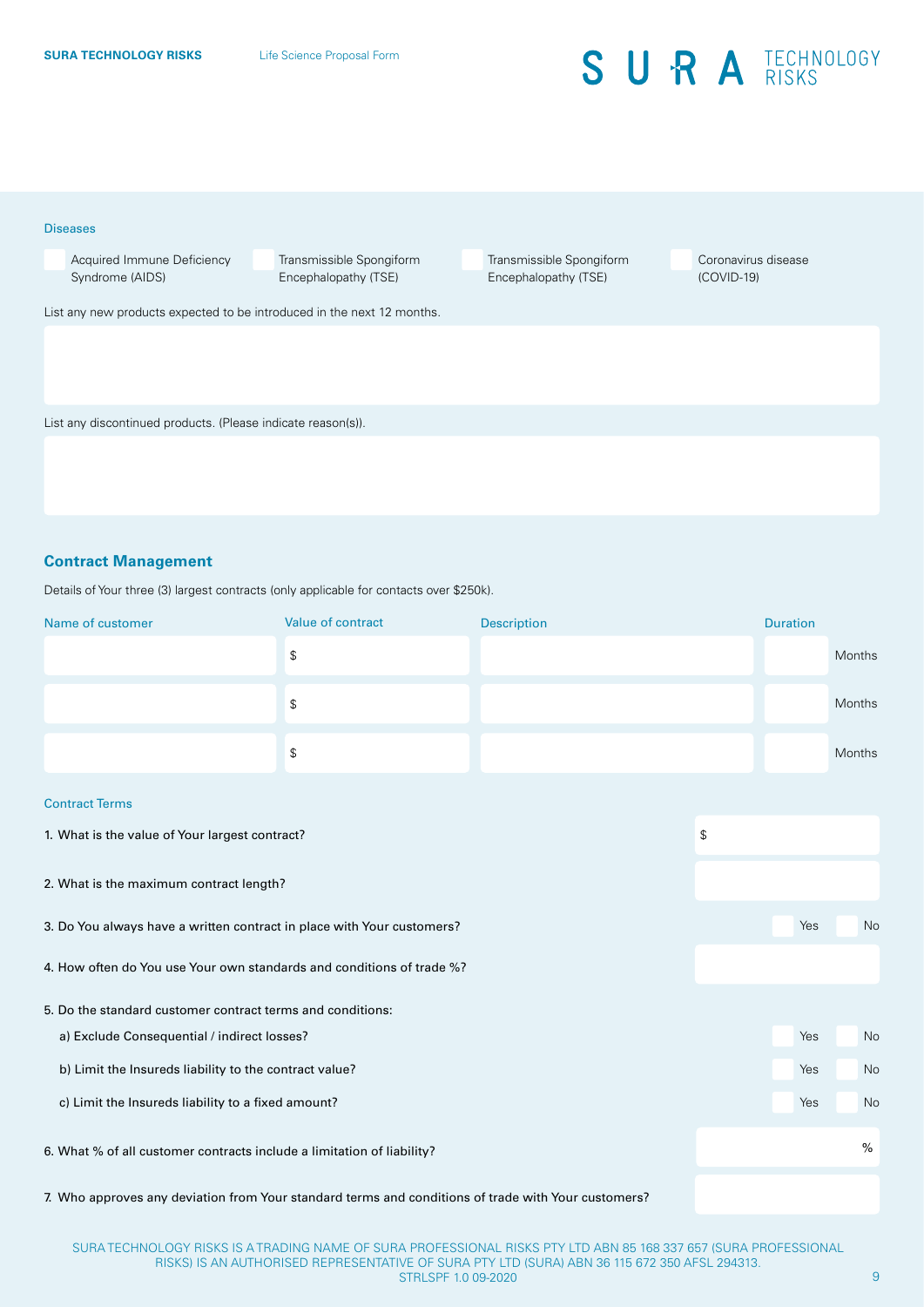#### 8. Are You able to confirm that:

| a) Contracts are always drafted by legal professionals or vetted by legal advisors?                                                               | Yes | No        |
|---------------------------------------------------------------------------------------------------------------------------------------------------|-----|-----------|
| b) Written procedures or checklists are used for the professional services provided?                                                              | Yes | No        |
| c) Contracts or terms of acceptance are evidenced in writing, specify the work to be undertaken and the extent<br>of the insureds responsibility? | Yes | No        |
| d) Records are kept of all contracts, letters of engagement, client meetings and telephone calls?                                                 | Yes | <b>No</b> |
| e) All variations from the initial scope of works are documented in writing, with client acceptance?                                              | Yes | <b>No</b> |
| f) Diary systems or other procedures are in operation to ensure that deadlines are met?                                                           | Yes | <b>No</b> |
| g) Working papers are retained for at least 3 years?                                                                                              | Yes | <b>No</b> |

#### **Clinical Trials**

**Sponsored Clinical Trials** (Please attach approved protocols and informed consent documents for active clinical trials).

| Product                                                                                    | Phase | No. of new subjects<br>over next policy period | Indications | Country/State |  |  |
|--------------------------------------------------------------------------------------------|-------|------------------------------------------------|-------------|---------------|--|--|
|                                                                                            |       |                                                |             |               |  |  |
|                                                                                            |       |                                                |             |               |  |  |
|                                                                                            |       |                                                |             |               |  |  |
|                                                                                            |       |                                                |             |               |  |  |
|                                                                                            |       |                                                |             |               |  |  |
|                                                                                            |       |                                                |             |               |  |  |
|                                                                                            |       |                                                |             |               |  |  |
| No. of expanded access/compassionate use subjects anticipated in the coming policy period? |       |                                                |             |               |  |  |

Total number of human subjects enrolled in the last three (3) years?

Have there been any clinical trials during the past three (3) years involving Your product which have been discontinued or suspended in whole, or in part, because of safety reasons?

If 'yes' to above, please provide details below: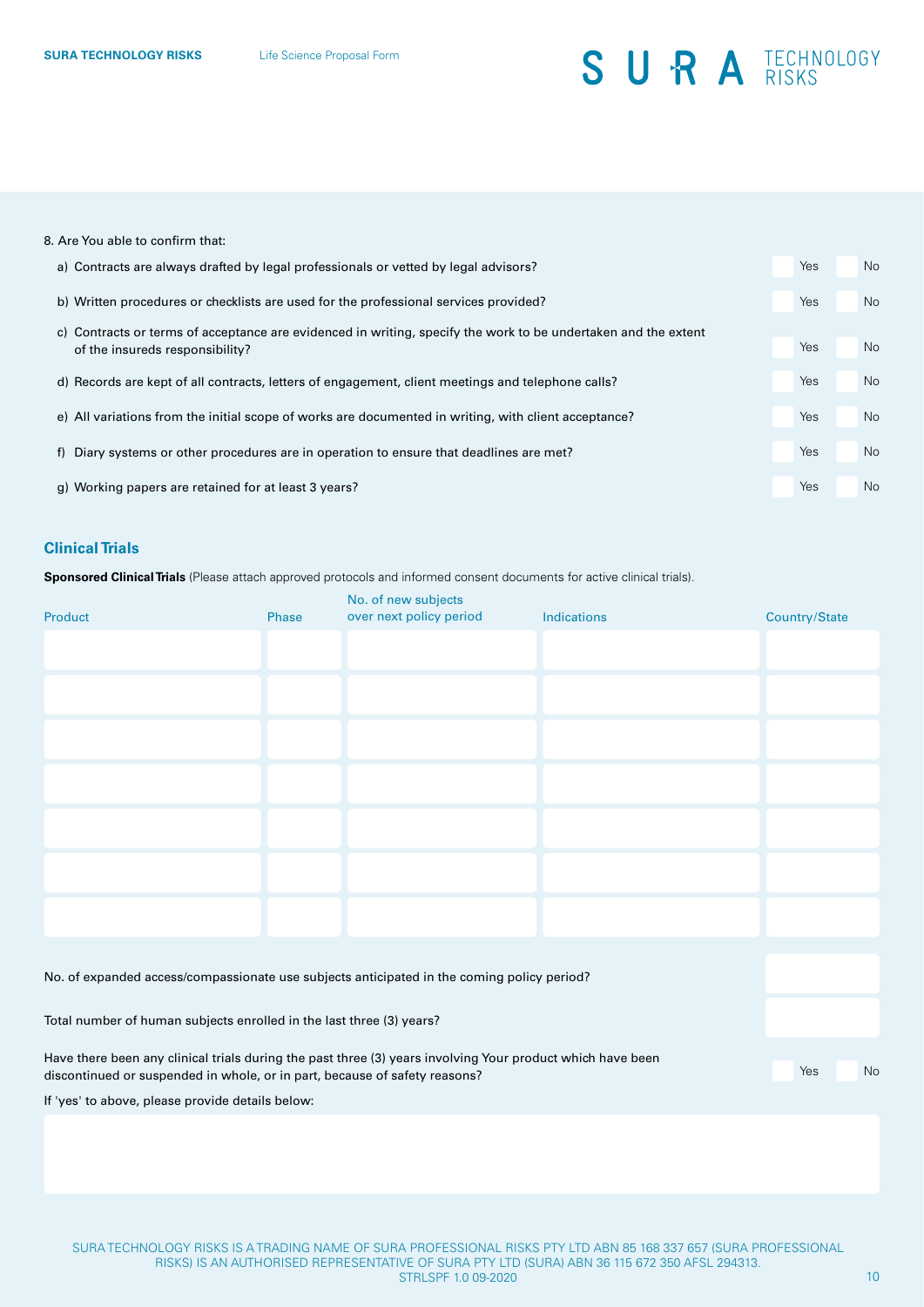| Have any clinical investigators been cited during the past three (3) years for regulatory violations in connection<br>with Your trials? | Yes        | No |
|-----------------------------------------------------------------------------------------------------------------------------------------|------------|----|
| If 'yes' to above, please provide details below:                                                                                        |            |    |
|                                                                                                                                         |            |    |
|                                                                                                                                         |            |    |
|                                                                                                                                         |            |    |
|                                                                                                                                         |            |    |
| Have You provided material or product for investigator-sponsored trials in the past twelve (12) months?                                 | <b>Yes</b> | No |
| Have You provided material or product for another organisation's clinical study / trial the past twelve (12) months?                    | Yes        | No |
| During the past twelve (12) months, have You agreed to use any new clinical trial compensation guidelines to                            |            |    |
| compensate participants injured in Your clinical trial(s)?                                                                              | <b>Yes</b> | No |
| If 'yes' to above, please provide details below:                                                                                        |            |    |
|                                                                                                                                         |            |    |

### **Regulatory**

| Have You provided material or product for another organisation's clinical study/trial the past twelve (12) months?<br>Yes | <b>No</b> | N/A |
|---------------------------------------------------------------------------------------------------------------------------|-----------|-----|
| Do You have operations in/exports to the United States?                                                                   | Yes       | No. |
| If 'yes', are such products approved by the U.S. Food and Drug Administration (FDA)?                                      | Yes       | No. |
| Supply the dates of the most recent TGA or similar authority inspection:                                                  |           |     |
| Have any products or company practices been subject to an investigation by any government agency?                         | Yes       | No. |
| If 'yes', please explain                                                                                                  |           |     |

| Are any product components imported?                                                                                                   | Yes | <b>No</b> |
|----------------------------------------------------------------------------------------------------------------------------------------|-----|-----------|
| If yes, are they TGA approved?                                                                                                         | Yes | <b>No</b> |
| Do any of Your products training/certification programs require the approval of the TGA or any other similar national<br>organisation? | Yes | <b>No</b> |
| Are manufactured products UL listed and/or CSA certified?                                                                              | Yes | <b>No</b> |
| Are the manufactured products listed or certified by any national organisation?                                                        | Yes | <b>No</b> |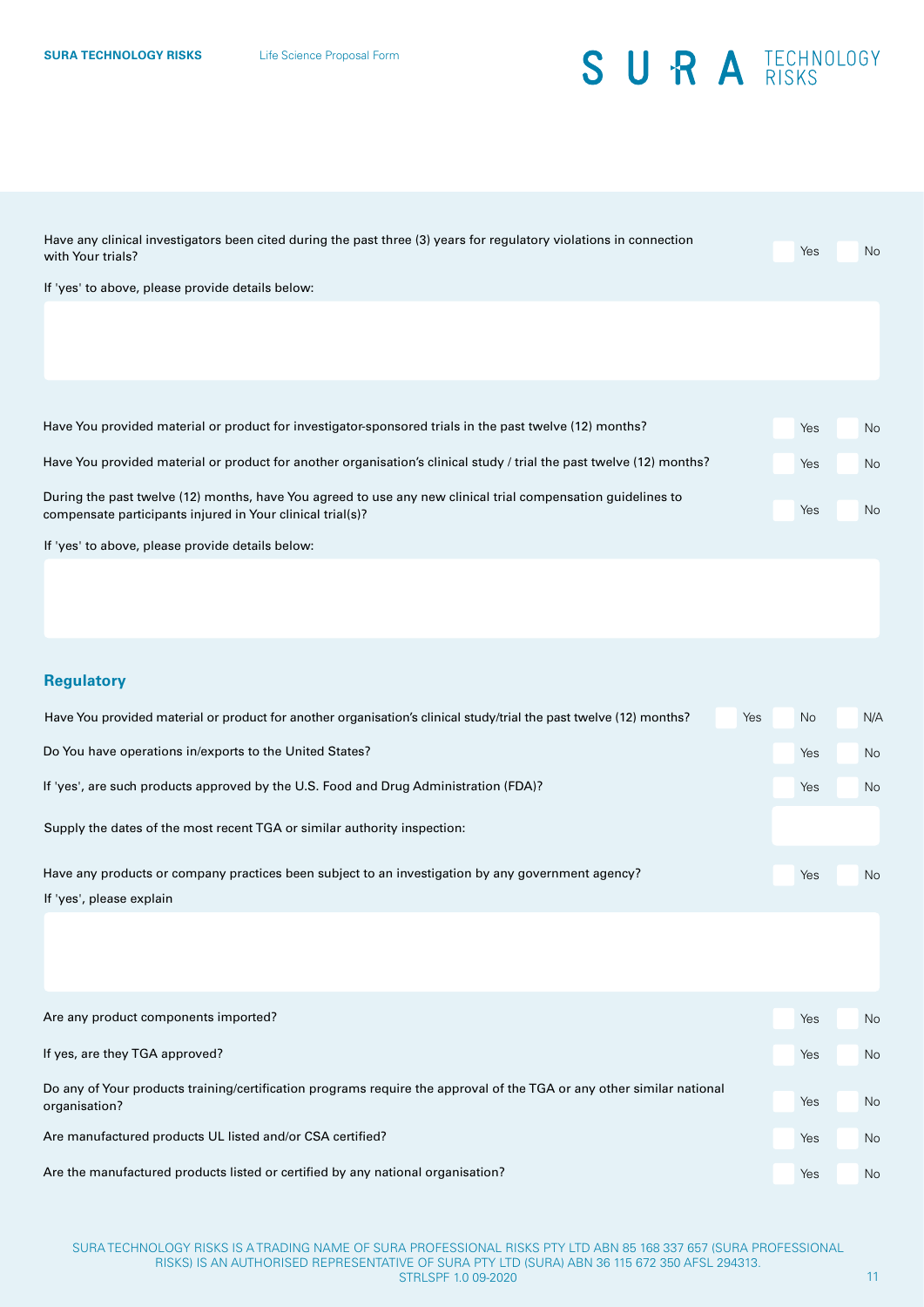| Do You use another organisation for reliability/design validation?                                                                                                                                                                         | Yes               | No             |
|--------------------------------------------------------------------------------------------------------------------------------------------------------------------------------------------------------------------------------------------|-------------------|----------------|
| Do You require certificates of insurance from suppliers?                                                                                                                                                                                   | Yes               | No             |
| If yes, indicate limits required:                                                                                                                                                                                                          |                   |                |
| Have You had any product recalls in the past year?<br>If 'yes', please provide details and current recall status                                                                                                                           | Yes               | No             |
| Within the past twelve months, have You filed any medical device reports?<br>If 'yes', indicate the number of filings and the nature of each filing                                                                                        | Yes               | No             |
| Have any clinical trials been placed on hold?<br>If 'yes', provide details                                                                                                                                                                 | Yes               | No             |
| Do You audit clinical investigator performance?<br>Have You received any warning letters during the last three (3) years?<br>If 'yes', please explain                                                                                      | Yes<br>Yes        | No<br>No       |
| Is there a written and implemented loss prevention/control programme?<br>If 'yes', please note the name and title of the individual responsible for the programme                                                                          | Yes               | No             |
| Is there a written and implemented quality control programme?<br>Is there a written and implemented product recall plan?<br>Are promotional materials, contracts, guarantees, and labelling reviewed by risk management and legal counsel? | Yes<br>Yes<br>Yes | No<br>No<br>No |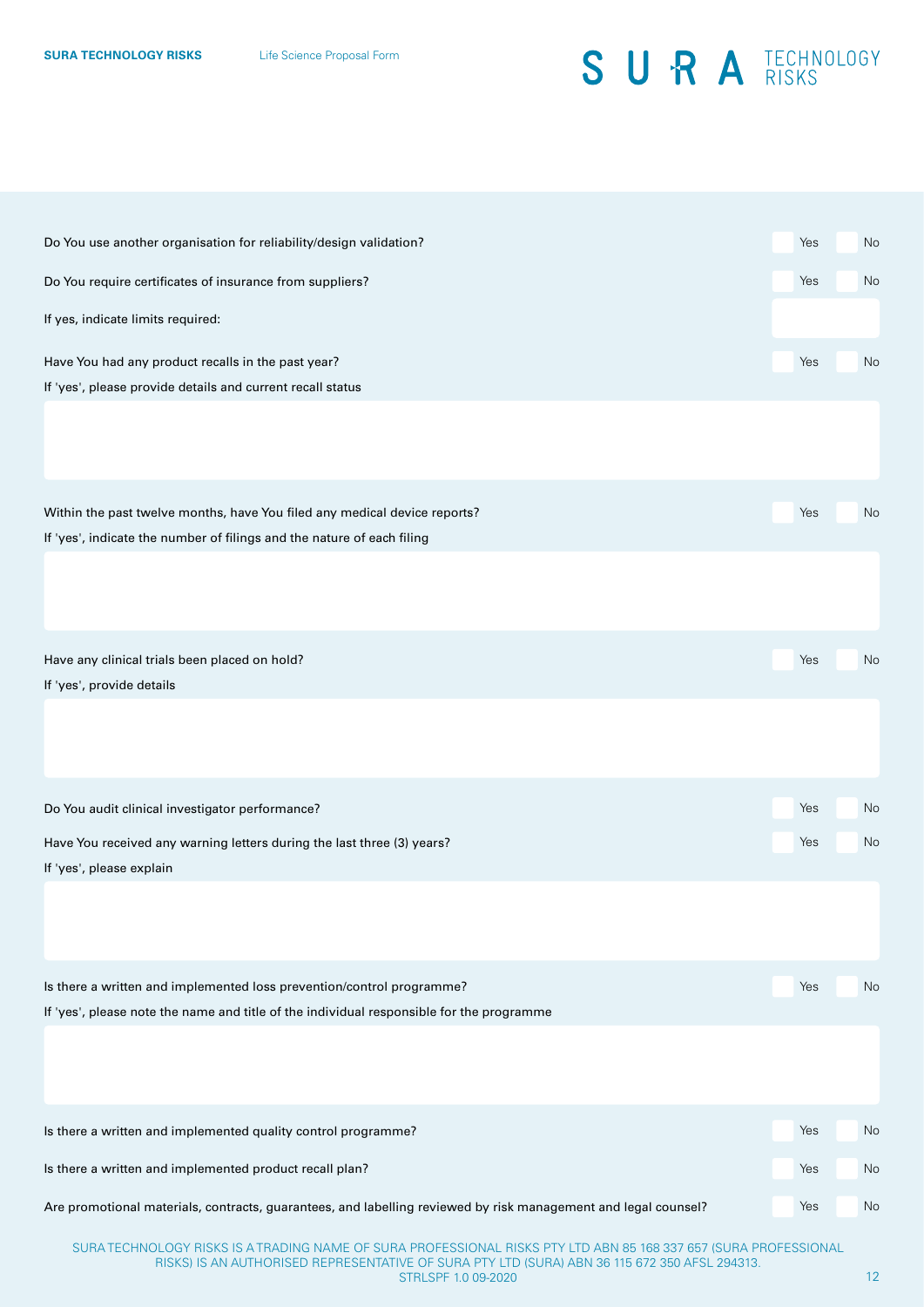### **Cyber**

| Do You require incidental cyber insurance?<br>(Full cyber coverage may be considered on a standalone basis as a separate policy if the incidental cover<br>is insufficient for Your needs) | Yes | <b>No</b> |
|--------------------------------------------------------------------------------------------------------------------------------------------------------------------------------------------|-----|-----------|
| Do You have controls in place ensuring timely removal of system access when an employee leaves the<br>organisation, or when access is no longer required for business purposes?            | Yes | <b>No</b> |
| Do You perform backups of data, applications and system configurations at least weekly?                                                                                                    | Yes | No        |
| If the backups are physically stored off-site, are they are encrypted?                                                                                                                     | Yes | <b>No</b> |
| Do You know what sensitive or private information is in Your custody, where it is stored and how to contact<br>individuals in the event of a breach?                                       | Yes | No        |
| Do You have and follow a data retention and destruction policy?                                                                                                                            | Yes | <b>No</b> |
| Do You have the following security standards in place:                                                                                                                                     |     |           |
| regularly updated firewalls and anti-virus systems?                                                                                                                                        | Yes | No        |
| security patches for Your system are implemented as soon as practical?<br>$\bullet$                                                                                                        | Yes | No        |
| If remote access is allowed to Your corporate network, do You limit to 2FA (e.g. some combination of VPN or<br>Access Token, and password/account login) only?                             | Yes | No        |
| Do You encrypt sensitive data that is physically removed from Your premises by mobile device (e.g. laptop/USB/<br>mobile phones)?                                                          | Yes | <b>No</b> |
| Are You aware of a matter that is reasonably likely to give rise to any loss or claim, or have You suffered any<br>loss or has any claim being made against You in the last 5 years?       | Yes | No        |
| Have You been subject to any government action, investigation or subpoena regarding any alleged violation of<br>any privacy/data security law or regulation?                               | Yes | No        |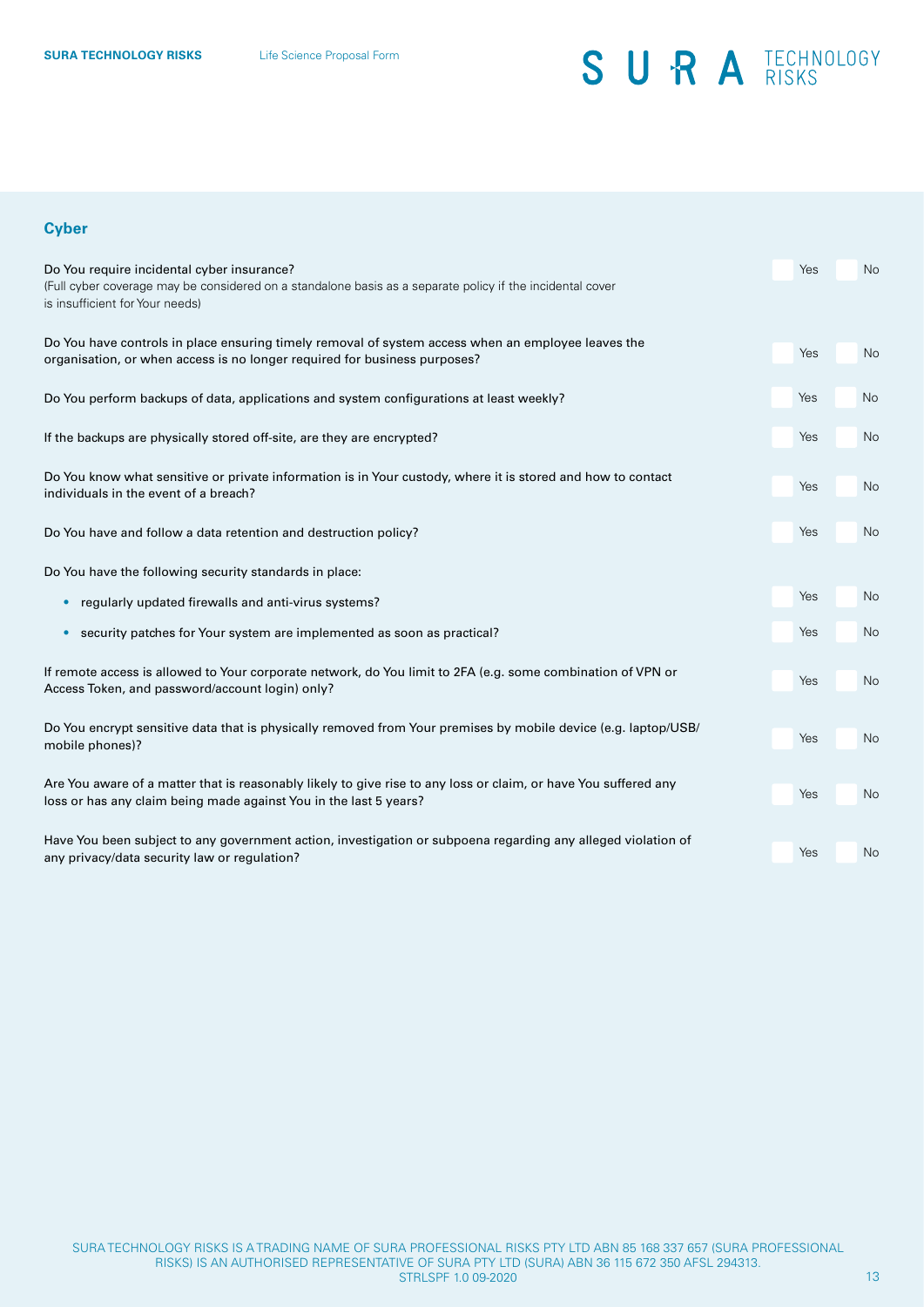### **Insurance and Loss History**

#### **Loss History**

(Provide total aggregate losses from ground up, including related claim defence expenses, for the last five (5) years and attach previous insurer loss history.)

| <b>Policy Period</b>                                | <b>Insurer</b> | No. of Claims Total Incurred |     |    |
|-----------------------------------------------------|----------------|------------------------------|-----|----|
|                                                     |                |                              |     |    |
|                                                     |                |                              |     |    |
|                                                     |                |                              |     |    |
|                                                     |                |                              |     |    |
|                                                     |                |                              |     |    |
|                                                     |                |                              |     |    |
|                                                     |                |                              |     |    |
| Have any known occurrence(s) not yet been reported? |                |                              | Yes | No |
| If 'yes', please submit details                     |                |                              |     |    |

### **Coverage History**

| <b>Policy Period</b>                                                           | <b>Primary and Excess Limits</b> | Insurer(s) | <b>Retroactive Date</b> |
|--------------------------------------------------------------------------------|----------------------------------|------------|-------------------------|
|                                                                                |                                  |            |                         |
|                                                                                |                                  |            |                         |
|                                                                                |                                  |            |                         |
|                                                                                |                                  |            |                         |
|                                                                                |                                  |            |                         |
| Has any insurer ever cancelled or non-renewed any of Your insurance coverages? |                                  |            | No<br>Yes               |
| If 'yes', please explain                                                       |                                  |            |                         |